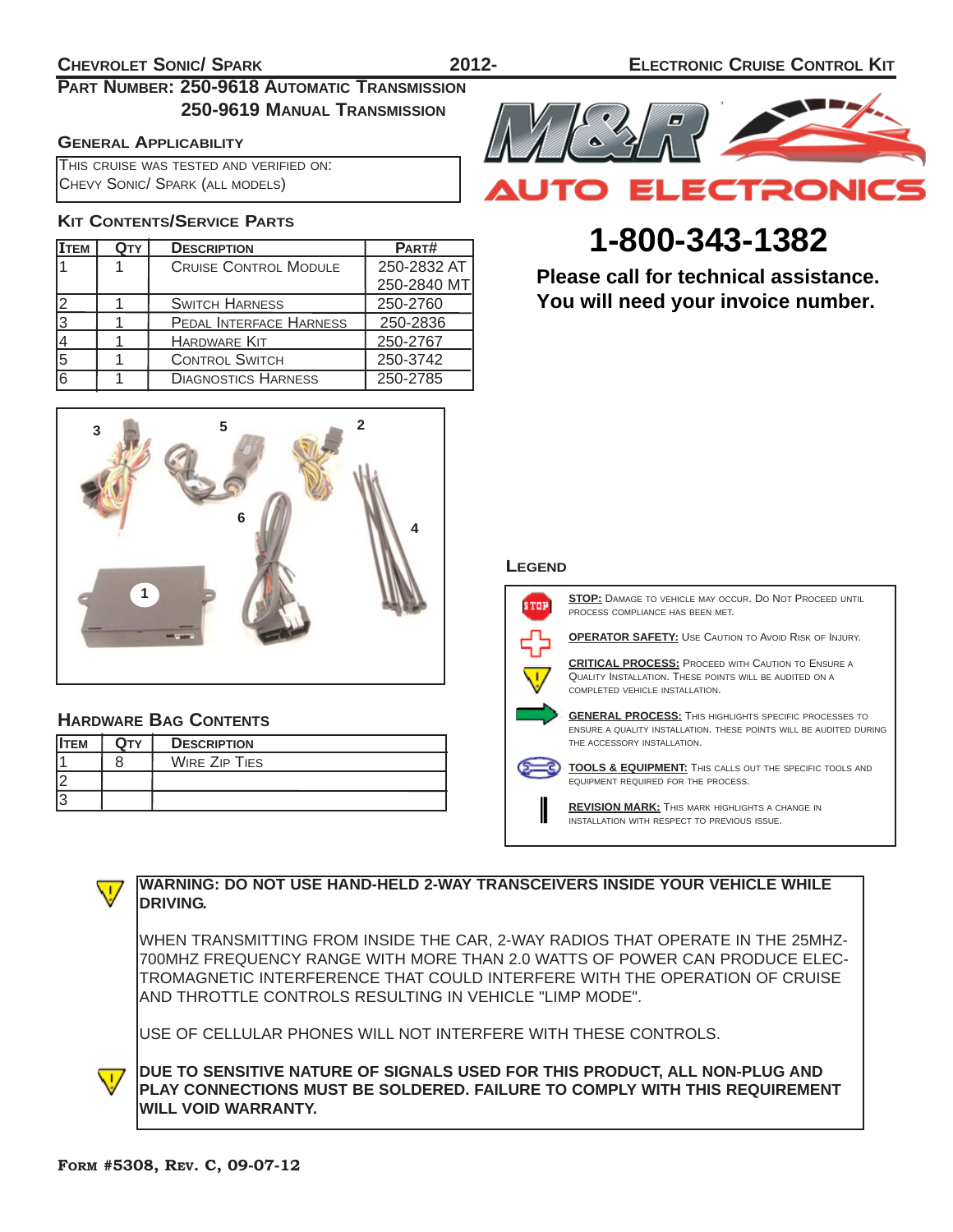# **BEFORE INSTALLATION**

**To make the installation easier, the complete installation instructions should be read through before installation is started.**

**This installation instructions contains information how to install the Electronic Cruise Control which is not a Do-It-Yourself job.**

**Modern cars are equipped with electronics, which can be costly damaged by inappropiate treatment.**

**Rostra Precision Controls can not be held responsible for any error caused by wrong installation**



**Always disconnect the negative cable from battery before installation.**

**Always use the enclosed installation instruction for installing the Electronic Cruise Control.**

**Check the part number of the cruise module label is the same compared to the part number of the installation instructions.**

**Be aware of radio codes that might have to be typed in.**

**Find a location to install the cruise module and control switch**

**If any wires are left, then cut off and insulate.**

**Only use a multimeter to measure voltage.**

**Always drive the car for a complete test before assembling the car.**

**All wire leads must be soldered.**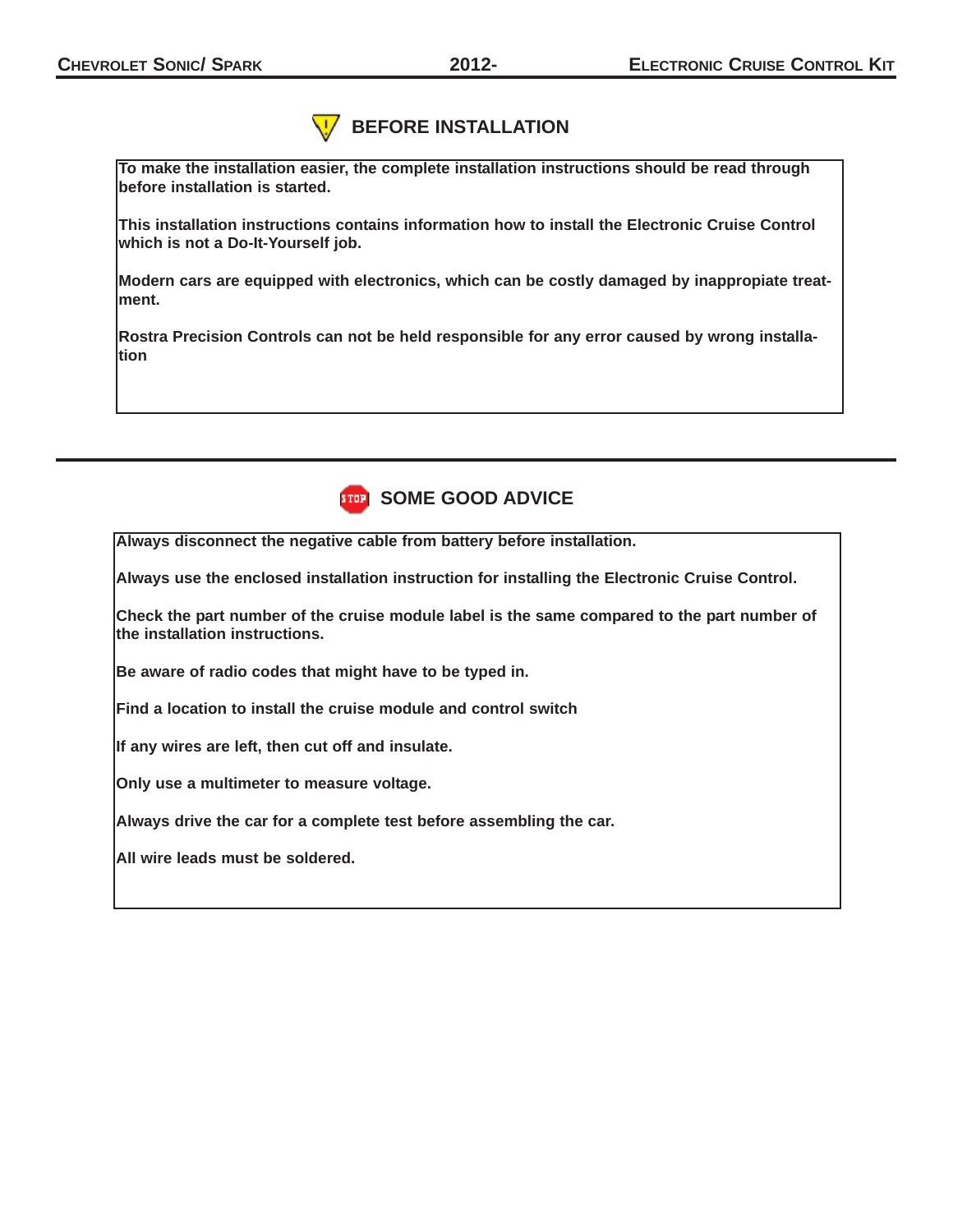**CHEVROLET SONIC/ SPARK 2012-**

**INSTALLATION**

# 10mm Wrench Negative Battery Battery Cable Battery **\* NOTE: IF THE OBD2 INTERFACE CONNECTOR DOES NOT FIT, OR YOU DO NOT WANT TO USE THE PLUG CAP, CUT THE ROSTRA CONNECTOR OFF AND SOLDER WIRES: RED WIRE TO PIN 6, BLACK WIRE TO PIN 14 OF OBD2 CONNECTOR IN THE VEHICLE.**O **TO OBD2 CONNECTOR**  $10000000$ , ooooo oo **CONNECT TO THE** B **ACCELERATOR PEDAL**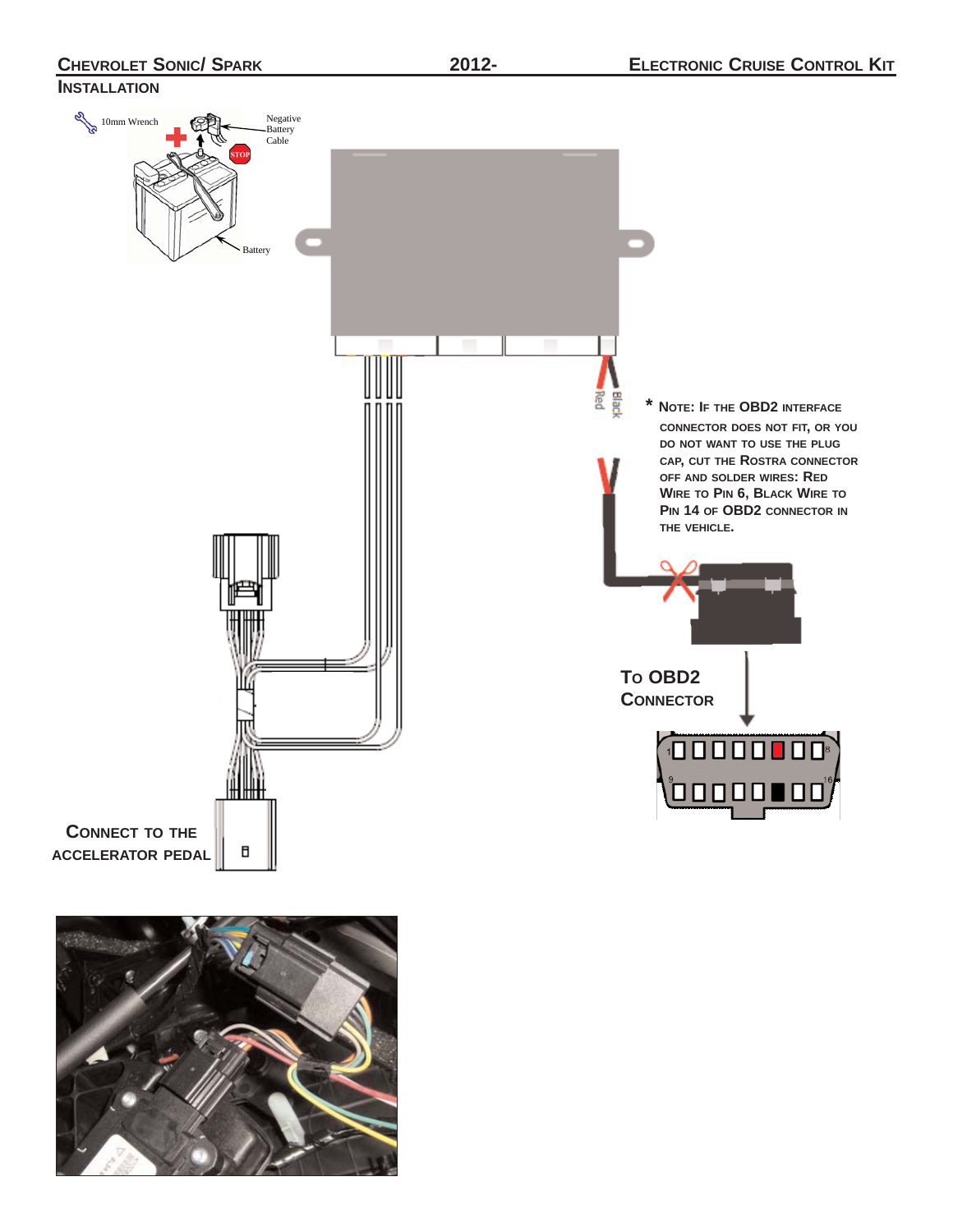# **INSTALLATION**





# **CHEVROLET SONIC CHEVROLET SPARK**